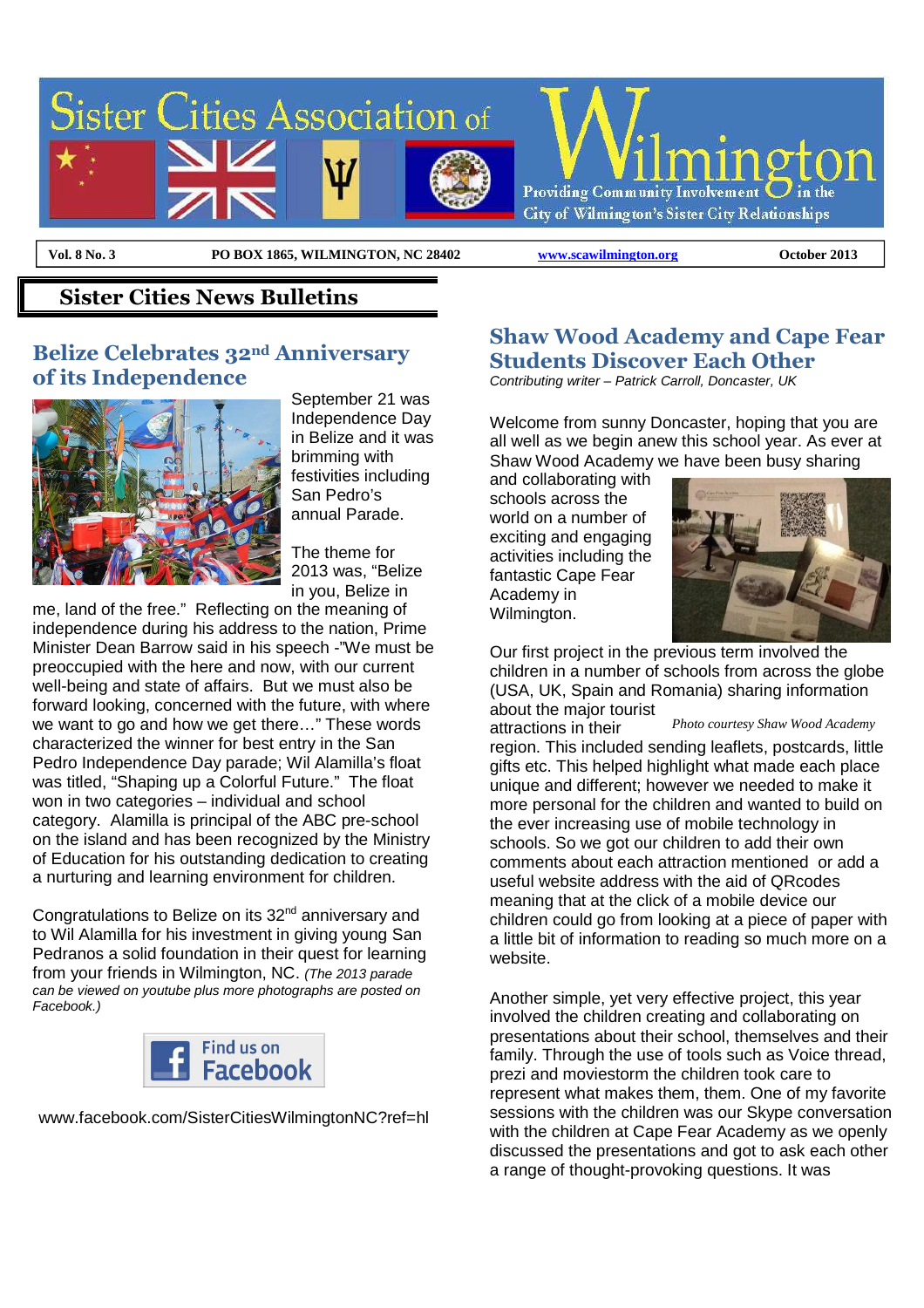absolutely fantastic, with only two problems. One being that the children at Cape Fear could not see us so had to put up with my unflattering image during the conversation. The other was that the Cape Fear students were understandably excited as they were in their last week before breaking up for the holidays which didn't go down too well with my class as we still had over three weeks to go.

Next year we have a number of projects that are going to be a continuation of this year. For example, our activities linked to discovering the job situation in different regions of Europe moves from focusing on Finland and Hungary to Germany as well as the UK and we are delighted to say that in November we have teachers and students from across Europe visiting Doncaster to learn about the jobs of the past, present and future within the town. We are delighted to say that this visit has the support of local business leaders.

Alongside this we are going to be producing and sharing fortnightly videos about what is happening across the school. Not only is this aimed at helping to further inform our parents, but also to open up the reality of our school life with a global audience. We have lots of partner schools who are going to do the same so the possibilities and opportunities are intriguing.

Friend the world is another very worthwhile venture that we will be taking part in as it is a simple project run with the simple aim of encouraging schools and communities to take part in activities that promote peace. Please have a look at the website as it promotes a very important issue. http://www2.friendourworld.org/

Finally, at Shaw Wood we are looking forward to further collaborations with our friends a Cape Fear Academy because it opens up the eyes, minds and ambitions of our children and staff. I would encourage other schools to participate in such projects because they are so fulfilling and necessary.

## **Progressive International School in Dandong's New District Welcomes Students This Month**

This September saw the grand opening of a new school accredited by the Dandong Bureau of Education for grades 1-8 and



*Photo credit: Dandong Expat* 

grades 9-12 accredited by Griggs International Academy in Michigan. It is the first school to offer dual diplomas from both China and the US.

The Eaglebridge International School is roughly a 20 minute drive from the "Friendship Bridge" in the new district [urban revitalization project]. The school follows an activity based learning model and its physical design reflects this philosophy. The elementary school has expansive classrooms where teachers provide limited instruction and students take charge of their own learning. In the lower school half the classes are taught in Chinese and the other in English. This dual track continues in junior high, although with progressively more English speaking classes. By the time students are in high school, instruction is English only and traditional textbooks give way to iPads.

In addition to the large open learning spaces and residential quarters, the school has a world class auditorium that will eventually offer programs to the broader community. Physical activity is given high priority as well with a 400 meter track with a field equipped with volley ball, badminton and basketball courts. The cold winters in Dandong will not hamper the amount of physical activities since students can enjoy an indoor running track and Olympic size pool.

#### **In Other News**



Do you know a high school student who is interested in study abroad opportunities? Or a teacher, school counselor, or someone who works with high school students? Be sure to let them know that the U.S. Department of State is recruiting this fall for various study abroad scholarship programs. And participation in these programs could help enhance a sister city or state relationship!

The National Security Language Initiative for Youth (NSLI-Y) offers merit-based scholarships to U. S. highschool aged students for overseas study of seven critical foreign languages: Arabic, Chinese (Mandarin), Hindi, Korean, Persian (Tajiki), Russian and Turkish. The NSLI-Y program is designed to immerse participants in the cultural life of the host country, giving them invaluable formal and informal language practice and sparking a lifetime interest in foreign languages and cultures. Applications for summer 2014 and academic year 2014-2015 programs are due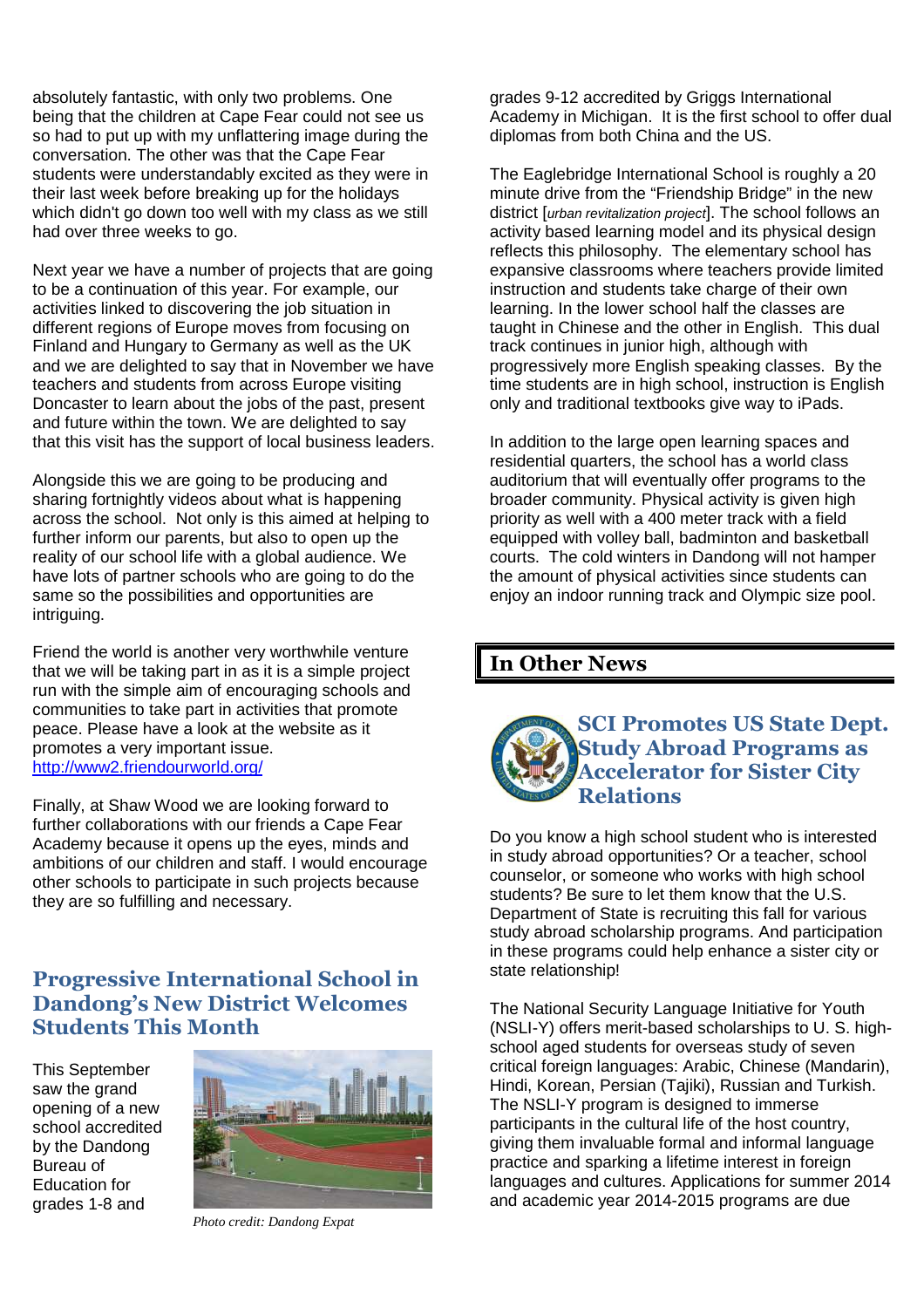November 5, 2013. Visit www.nsliforyouth.org for more information.

The Kennedy-Lugar Youth Exchange and Study (YES) Abroad Program offers scholarships to American high school students to spend the 2014-15 academic year in countries that may include Bosnia & Herzegovina, Egypt, Ghana, India, Indonesia, Malaysia, Mali (semester), Morocco, Oman, South Africa, Thailand, Tunisia, and Turkey. This post 9/11 program focuses on increasing understanding between people in the U.S. and countries with significant Muslim populations. Visit www.yes-abroad.org for more information.

The Congress-Bundestag Youth Exchange Program (CBYX) was established in 1983 to celebrate German-American friendship based on common values of democracy. Secondary school students, ages 15-18, live with host families, attend local schools, and participate in community life in Germany. Young professionals (undergraduates) and high school graduates of vocational studies, ages 18-24, study and participate in practical training. Scholarships are now available for academic year 2014-15. For more information and application deadlines, visit the organization in charge of recruitment for your state **at**  http://www.usagermanyscholarship.org/

The American Youth Leadership Program offers opportunities for American high school students and educators to travel abroad on a three- to four-weeklong exchange program to gain first-hand knowledge of foreign cultures and to collaborate on solving global issues. Several different organizations implement this program, and each has organized an academic and experiential educational exchange focused on dialogue and debate, leadership development, and community service. Recruitment areas and application deadlines vary, so please check the http://exchanges.state.gov/us/program/youthleadership-programs website for more information.

For more information on exchanges sponsored by the State Department's Bureau of Educational and Cultural Affairs, please visit www.exchanges.state.gov. You can also experience another culture without leaving home by hosting a State-Department sponsored international exchange student – learn more at www.hosting.state.gov.

# **United Nations International Day of Non-Violence**

The International Day of Non-Violence takes place on October 2, the birthday of Mahatma Ghandi, leader of the independence movement and pioneer of the philosophy and strategy of non-violence. The

resolution made by the UN reaffirms "the universal principal of non-violence," and the "desire to secure a culture of peace, tolerance, understanding and nonviolence."

Sister Cities encourages teachers, parents and community groups to use this day of global observance to promote non-violence and awareness through artwork, book club selections, blogging or any other form of expression that involves making a commitment to encourage non-violence and tolerance.



Education and awareness are essential to the promotion of international peace. As Ghandi has said, "Non-violence is the greatest force at the disposal of mankind. It is mightier than the mightiest weapon of destruction devised by the ingenuity of man."

## **SCAW Seeks Nominations for 2014**



The Sister Cities Association of Wilmington (SCAW) is just beginning the nominations process for 2014. There are two board positions to fill. The board meets four times a year plus the Annual Meeting in March. One of the open seats is reserved for a student representative who must be at least 18 years old, enrolled in a post-secondary school or

graduate program and is willing to make a 2-year commitment.

If you are interested in serving or may want to recommend a friend or colleague but need further information, please contact, Marilyn or Dale at membership@scawilmington.org or phone: 910-343- 5226.

## **Sister Cities Commission Updates**

After review by the Deputy City attorney it was determined that the proposed merger of the Commission and the Association would not serve the best interests of the Sister City mission from a programming perspective.